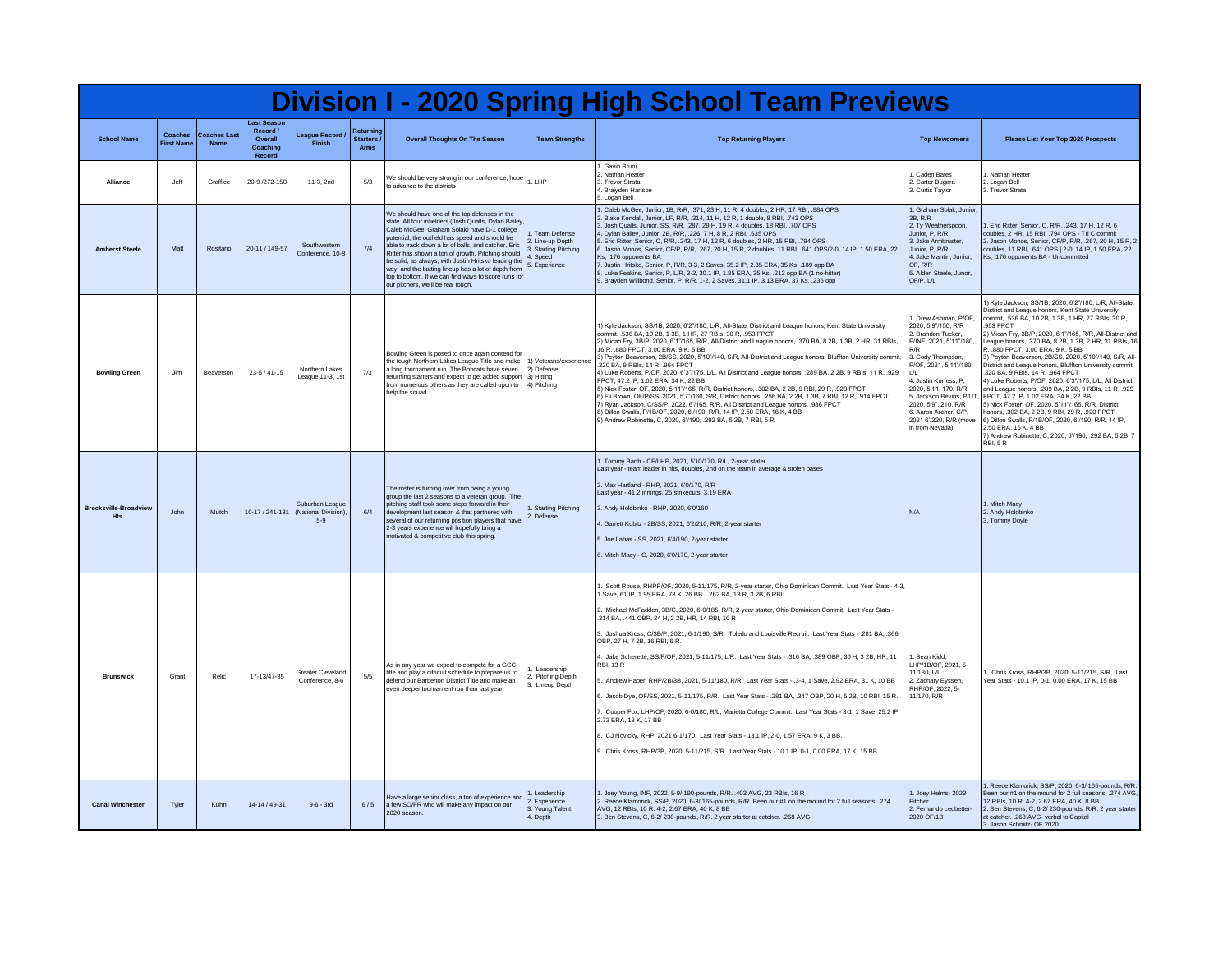| <b>School Name</b>      | <b>Coaches</b><br><b>First Name</b> | <b>Coaches Las</b><br><b>Name</b> | <b>Last Season</b><br>Record /<br>Overall<br>Coaching<br>Record | League Record /<br>Finish                 | Returning<br>Starters /<br><b>Arms</b> | <b>Overall Thoughts On The Season</b>                                                                                                                                                                                                                                                                                                                                                                                                                                                                                                                                                                                                                                                                                                                                                                                                                                                                                              | <b>Team Strengths</b>                                                                                                                                                                                                            | <b>Top Returning Players</b>                                                                                                                                                                                                                                                                                                                                                                                                                                                                                                                                                                                                                                                                                                                                                                                                                                                                                                                                                                                                                                                                                                                                                                                                                                                                                                                                                                                                                                                                                                                                                                                                                                                                                                                                                                                                                      | <b>Top Newcomers</b>                                                                       | Please List Your Top 2020 Prospects                                                                                                                                                                                                                                                                                                                                                                                                                                             |
|-------------------------|-------------------------------------|-----------------------------------|-----------------------------------------------------------------|-------------------------------------------|----------------------------------------|------------------------------------------------------------------------------------------------------------------------------------------------------------------------------------------------------------------------------------------------------------------------------------------------------------------------------------------------------------------------------------------------------------------------------------------------------------------------------------------------------------------------------------------------------------------------------------------------------------------------------------------------------------------------------------------------------------------------------------------------------------------------------------------------------------------------------------------------------------------------------------------------------------------------------------|----------------------------------------------------------------------------------------------------------------------------------------------------------------------------------------------------------------------------------|---------------------------------------------------------------------------------------------------------------------------------------------------------------------------------------------------------------------------------------------------------------------------------------------------------------------------------------------------------------------------------------------------------------------------------------------------------------------------------------------------------------------------------------------------------------------------------------------------------------------------------------------------------------------------------------------------------------------------------------------------------------------------------------------------------------------------------------------------------------------------------------------------------------------------------------------------------------------------------------------------------------------------------------------------------------------------------------------------------------------------------------------------------------------------------------------------------------------------------------------------------------------------------------------------------------------------------------------------------------------------------------------------------------------------------------------------------------------------------------------------------------------------------------------------------------------------------------------------------------------------------------------------------------------------------------------------------------------------------------------------------------------------------------------------------------------------------------------------|--------------------------------------------------------------------------------------------|---------------------------------------------------------------------------------------------------------------------------------------------------------------------------------------------------------------------------------------------------------------------------------------------------------------------------------------------------------------------------------------------------------------------------------------------------------------------------------|
| <b>Central Crossing</b> | Scott                               | Todd                              | 18-9                                                            | OCC Central, 8-7                          | 3/1                                    | We graduated 10 seniors, have 6 returning Varsity has signed with Miami,<br>players, but only have 3 returning starters back<br>from last vears team. Along with only 1 pitcher but varsity starters will<br>he has been our top pitcher for the past 3 years.<br>There will be up to 10 - 12 possible seniors on<br>Varsity this year, they just don't have a whole lot of overhaul. I think our<br>experience.                                                                                                                                                                                                                                                                                                                                                                                                                                                                                                                   | Solid #1 pitcher who<br>OH. The 3 returning<br>provide valuable<br>leadership with a roster<br>pitching will keep us in<br>games.                                                                                                | . Tyler Ronevich, P/1B, 2020, R/R, 3 year starter, Miami (OH) recruit. .321 AVG, 3 2B, 13 RBI's, 12 R, 2 SB.<br>4-3, 3.54 ERA, 53 K's<br>Matt Reed, SS/2B, 2020, R/R, 3 year starter, Adrian College recruit. .313 AVG, 8 2B, 8 RBI's, 23 R, 6 SB.<br>3. Drew DeYarmon, OF/1B, 2020, R/R, West Liberty University. .329 AVG, 5 2B, 1 HR, 26 RBI's (Led the team),<br>11 Runs, 1 SB.<br>. Derek Seigneur, C, 2020, R/R. . 286 AVG,<br>5. Hayden Thompson, OF/1B, 2021, L/L<br>3. Joey Repeta, OF, 2020, R/L                                                                                                                                                                                                                                                                                                                                                                                                                                                                                                                                                                                                                                                                                                                                                                                                                                                                                                                                                                                                                                                                                                                                                                                                                                                                                                                                        | $N/\Delta$                                                                                 | 1. Tyler Ronevich<br>2. Matt Reed<br>3. Drew DeYarmon                                                                                                                                                                                                                                                                                                                                                                                                                           |
| Chillicothe             | Tom                                 | Barr                              | $11 - 13/70 - 43$                                               | N/A                                       | 6/6                                    | This is my first year at Chillicothe after leaving<br>Adena High School. Our coaching staff has<br>certainly done things differently than past years at<br>Chillicothe by investing heavily in off season<br>workouts. Actual baseball activities with the<br>players for us started in November with open fields<br>outside and then inside workouts kicking off in<br>early December. We believe this approach will<br>allow us to be competitive in the league and<br>prepare us to compete in the D1 tournament.                                                                                                                                                                                                                                                                                                                                                                                                               | 1. Pitching, as<br>Chillicothe's core<br>rotation returns<br>2. Defense<br>3. Leadership                                                                                                                                         | . Jaden McNish, RHP, 2020. Chillicothe's ace in 2019<br>2. Conner Hall, RHP, 2020<br>3. Daniel Haller, RHP, 2020<br>1. Kaden Riffe, MINF/RHP, 2021, led team in BA in 2019<br>5. Drew Seymour, C/RHP, 2021<br>Kyle Doersam MINE 2021<br>Jaiden Cain, OF, 2021<br>8. Xzavier Doss, OF, 2021                                                                                                                                                                                                                                                                                                                                                                                                                                                                                                                                                                                                                                                                                                                                                                                                                                                                                                                                                                                                                                                                                                                                                                                                                                                                                                                                                                                                                                                                                                                                                        | Brennan Mankin, 2022<br>2. LJ Wright, 2022<br>3. Evan Werr, 2022<br>4. Tristan Wingo, 2022 | 1. Jaden McNish, RHP, 2020, Chillicothe's ace in 2019,<br>uncommitted                                                                                                                                                                                                                                                                                                                                                                                                           |
| Cincinnati St. Xavier   | <b>Bob</b>                          | Sherlock                          |                                                                 | 13-12; 146-144 5 - 4; GCL South, 1<br>1st | 9/5                                    | We will go as far as our pitching and defense will<br>take us. Our starting pitching is very deep with<br>three Division I college commits and several<br>returning key starters on defense. Offensively, we<br>return the bulk of our lineup that will provide most<br>of the run production. If our bullpen can step up<br>when needed and our juniors produce offensively,<br>then we'll have a shot at competing for a Greater<br>Catholic League championship and a state title.                                                                                                                                                                                                                                                                                                                                                                                                                                              | Starting pitching<br>Team defense<br>3. Team speed<br>Senior leadership<br>. Deep sophomore<br>class                                                                                                                             | . Wyatt Hudepohl - 2020 - 6' 3" - 200 - RHP - Bats: R/Throws: R - University of Kentucky commit<br>2019: 1 - 3 W/L, 5.38 ERA, 26 IP, 29 Ks, Opp. Avg. . 255; Honorable Mention - All-GCL South<br>Comments: low 90's fastball, sharp two plane curveball, developing change-up; drawing professional draft<br>terest<br>2. Eli Majick - 2020 - 6' 7" - 210 - LHP - Bats: L/Throws: L - University of Dayton commit<br>2019: 4 - 4 W/L, 1.79 ERA, 43 IP, 37 Ks, Opp. Avg. . 252; First Team - All-GCL<br>Comments: Changes speed extremely well; throws entire repertoire for strikes; gave up 1 run in just 14 innings<br>vs. Moeller in 2019 with two complete game wins.<br>3. Bobby Jones - 2020 - 6' 5" - 210 - RHP - R/R - Xavier University commit<br>2019: 4 - 1 W/L, 3.97 ERA, 37 IP, 32 Ks, Opp. Avg. . 238; Honorable Mention - All-GCL<br>Comments: high 80's fastball with very good curveball (late 2-plane) and developing change-up; defeated<br>ventual 2019 state champions St. Ignatius in Jesuit Tournament<br>4. Hank Thomas - 6' 4" - 175 - 2020 - OF - L/R - Georgia Tech commit<br>2019: .299 BA, .455 SLG, .374 OBP, first on the team in runs scored, hits, doubles, RBIs and Stolen Bases,<br>Second Team - All-GCL<br>Comments: batted leadoff in 2019; led team in most major statistical categories<br>5. Tucker Hundley - 5' 11" - 180 - 2020 - R/R - Central Michigan commit<br>2019: .293 BA, .360 SLG, .419 OBP, second on the team in hits, walks, stolen bases; First Team - All-GCL,<br>Captain's Award Winner for GCL<br>Comments: unquestioned leader of the team<br>6. William Jaun - 6' 0" - 195 - 2021 - 1B/LHP - L/L - drawing Division I interest<br>2019: .304 BA, .362 SLG, .422 OBP, Second Team - All-GCL<br>Comments: tremendous break-out sophomore year; drawing Division I Ivy League interest | <b>N/A</b>                                                                                 | 1. Wyatt Hudepohl - 2020 - RHP - University of<br>Kentucky commit<br>2. Eli Majick - 2020 - LHP - University of Dayton<br>commit<br>3. Bobby Jones - 2020 - Xavier University commit<br>4. Hank Thomas - 2020 - OF - Georgia Tech commit<br>5. Tucker Hundley - 2020 - Central Michigan commit                                                                                                                                                                                  |
| <b>Dublin Coffman</b>   | Tim.                                | Saunders                          | 16-11/589-393                                                   | 9-5. T-2nd                                | 2/2                                    | We will be fairly solid but we have many new<br>starters due to a senior ladden team last year. Our<br>new guys have been good at every level in the<br>past so I am thinking they will be able to hold their<br>own against most teams                                                                                                                                                                                                                                                                                                                                                                                                                                                                                                                                                                                                                                                                                            | We have 4 decent arms<br>not he mound and our<br>defense will be strong<br>up the middle.<br>However, we need to<br>get on base to score<br>runs so launch angle<br>swings won't help us.<br>We need to figure that<br>out early | Nathan Kassis, Jr. C 2021, 2019 stats - .351 AVG, 5 2B<br>. Connor Coyan, Sr. RHP. Signed with Univ. Findlay (Injured most of 2019 so did not pitch)<br>Jaidyn Proper, Sr. 5'10"/165 CF/RHP. Back up last year but will be top player this year.<br>Jacob Rust, Sr. RHP 5'10"/165. Pitched some key inning sin relief as a junior in 2019.                                                                                                                                                                                                                                                                                                                                                                                                                                                                                                                                                                                                                                                                                                                                                                                                                                                                                                                                                                                                                                                                                                                                                                                                                                                                                                                                                                                                                                                                                                        | Hunter Hicks SS<br>2. Kyle Ulring OF                                                       | . Connor Coyan, Sr. RHP. Signed with Univ. Findlay<br>(Injured most of 2019 so did not pitch)<br>2. Jaidyn Proper, Sr. 5'10"/165 CF/RHP. Back up last<br>year but will be top player this year.                                                                                                                                                                                                                                                                                 |
| <b>Dublin Scioto</b>    | Ryan                                | Longbrake                         | 18-9 / 41-37                                                    | OCC Cardinal, 11<br>4.2nd                 | 7/3                                    | This will be the first class that has been with our<br>coaching staff for all four years and our philosoph<br>has been fully engrained in our players. Our<br>senior leadership will be key to our success in the<br>upcoming season. We have 9 seniors and 7 of<br>them were varsity starters last year. Last year we seniors, 7 returning<br>lost two key players (Kyron Rogers and Aiden Lao Starters)<br>who are both playing at Findlay), but the current<br>senior class is ready to carry to the load. Our<br>record has improved each year, along with our<br>seed, but we have lacked a deep tournament run.<br>That is the goal for our team this year, but it starts<br>by focusing 1 practice and game at a time. I<br>believe our league will be very competitive once<br>again. We have placed 2nd the past two years to<br>a good Hilliard Darby team, but we are looking to<br>push into the top spot this season. | 1. Leadership (9<br>2. Hitting<br>. Starting Pitching (2,<br>3, 4 pitchers back)<br>4. Defense (Catcher.<br>and 1 OF spot only<br>areas with new players)                                                                        | . Chad Ray (SS/P, 2020, 6-3/200 lbs, R/R, 3 year starter, captain)<br>ast year: .393 AVG, 7 2B, 23 RBI, 22 R, 1.57 ERA<br>2. Nash Densel (OF/P, 2020, 6-0/185 lbs, L/L, 3 year starter, captain)<br>Last year: .324 AVG, 24 R, 3.24 ERA, 22 K<br>Spencer Duhl (OF/P, 2020, 5-11, 170 lbs, L/L, 2 year starter)<br>Last year: 1.61 ERA, 32 K, 42.2 IP<br>4. Marty Neuhardt (OF, 2020, 5-11, 170 lbs, R/L, 3 year starter)<br>Last year: .337 AVG, 7 2B, 2 3B, 14 RBI, 17 R                                                                                                                                                                                                                                                                                                                                                                                                                                                                                                                                                                                                                                                                                                                                                                                                                                                                                                                                                                                                                                                                                                                                                                                                                                                                                                                                                                         | N/A                                                                                        | 1. Chad Ray (SS/P, 2020, 6-3/200 lbs, R/R, 3 year<br>starter, captain)<br>Last year: .393 AVG, 7 2B, 23 RBI, 22 R, 1.57 ERA<br>2. Marty Neuhardt (OF, 2020, 5-11, 170 lbs, R/L, 3 year<br>starter<br>Last year: .337 AVG, 7 2B, 2 3B, 14 RBI, 17 R<br>3. Spencer Duhl (OF/P, 2020, 5-11, 170 lbs, L/L, 2 year<br>starter)<br>Last year: 1.61 ERA, 32 K, 42.2 IP<br>4. Mauricio Fernandez (3B, 2020, 6-1, 250 lbs, 2 year<br>starter)<br>Last year: .354 AVG, 20 RBI, 13 R, 8 2B |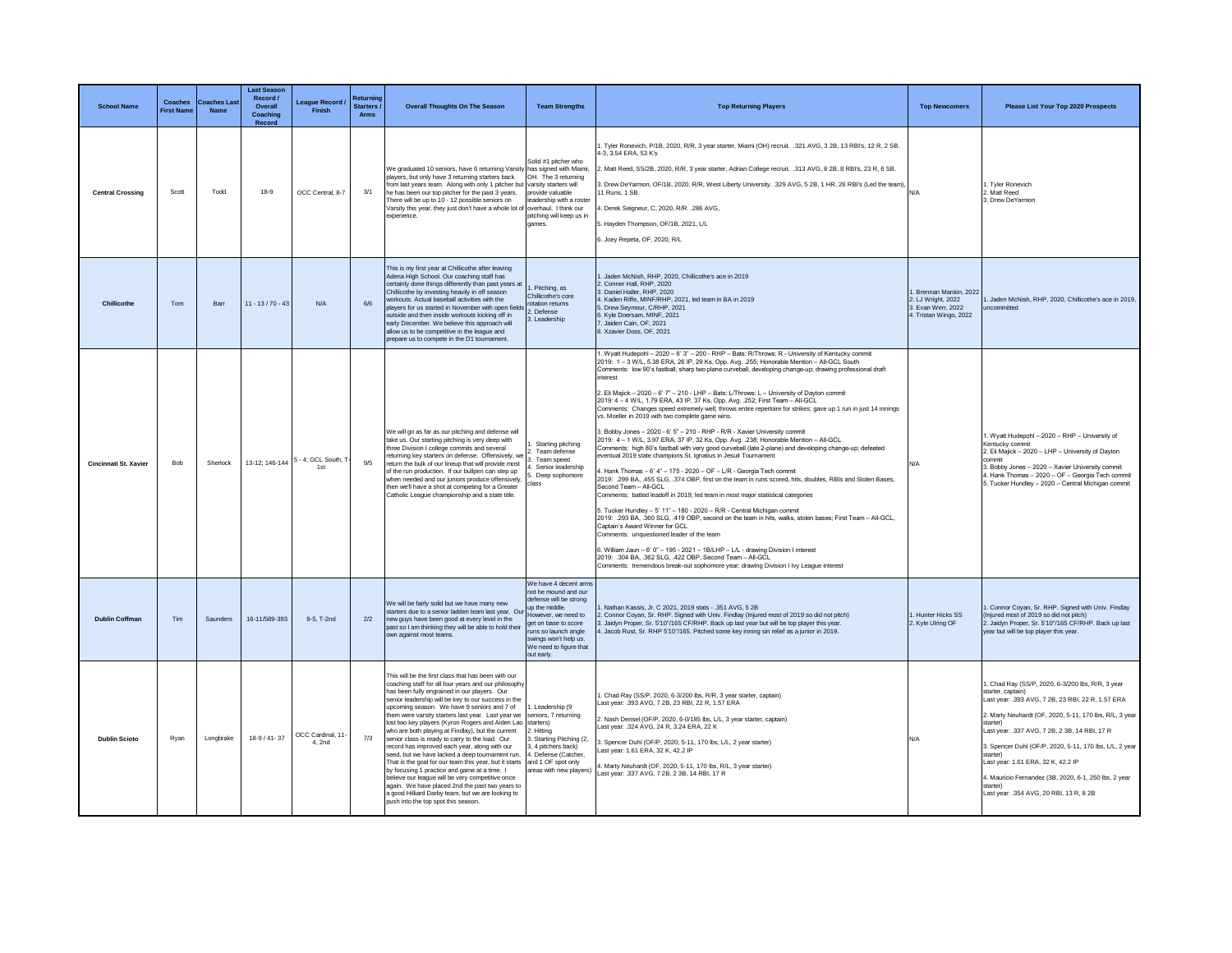| <b>School Name</b>           | Coaches<br><b>First Name</b> | <b>Coaches Last</b><br><b>Name</b> | <b>Last Season</b><br>Record /<br>Overall<br>Coaching<br>Record | League Record /<br>Finish                            | Returning<br>Starters<br>Arms | <b>Overall Thoughts On The Season</b>                                                                                                                                                                                                                                                                         | <b>Team Strengths</b>                                                                                                                                                                                                         | <b>Top Returning Players</b>                                                                                                                                                                                                                                                                                                                                                                                                                         | <b>Top Newcomers</b>                                                                                                                                                                                                            | Please List Your Top 2020 Prospects                                                                                                                                                                                                                                                                                                                                                              |
|------------------------------|------------------------------|------------------------------------|-----------------------------------------------------------------|------------------------------------------------------|-------------------------------|---------------------------------------------------------------------------------------------------------------------------------------------------------------------------------------------------------------------------------------------------------------------------------------------------------------|-------------------------------------------------------------------------------------------------------------------------------------------------------------------------------------------------------------------------------|------------------------------------------------------------------------------------------------------------------------------------------------------------------------------------------------------------------------------------------------------------------------------------------------------------------------------------------------------------------------------------------------------------------------------------------------------|---------------------------------------------------------------------------------------------------------------------------------------------------------------------------------------------------------------------------------|--------------------------------------------------------------------------------------------------------------------------------------------------------------------------------------------------------------------------------------------------------------------------------------------------------------------------------------------------------------------------------------------------|
| Firestone                    | Jeff                         | Sloan                              | $22 - 9$                                                        | Akron City Series,<br>$10 - 0$                       | 2/6                           | Will vie for league championship; however,<br>tournament success will depend on pitching.                                                                                                                                                                                                                     | 1.Defense<br>2. Hitting<br>3. Leadership<br>4. Pitching                                                                                                                                                                       | . James Spengler, OF/RHP, 2020, 5-11/190, 2 yr starter, Last year stats-.330 avg, 5 2b, 27 rbi, 28 r, 10 sb<br>2. Jack Kirven IB/RHP 2020, 6-1 180 lbs, 2 yr starter, Last year stats- .340 avg, 4 2b, 23 rbi, 16 r<br>3. Stephen Johnston, 3b/RHP, 2020, 5-11/170 3 year starter Last year stats-.325 avg 17 rbi, 35 runs                                                                                                                           | N/A                                                                                                                                                                                                                             | I. James Spengler, OF/RHP, 2020, 5-11/190, 2 yr<br>starter, Last year stats-.330 avg, 5 2b, 27 rbi, 28 r, 10 sb<br>2. Jack Kirven IB/RHP 2020, 6-1 180 lbs, 2 yr starter,<br>Last year stats- .340 avg, 4 2b, 23 rbi, 16 r<br>3. Stephen Johnston, 3b/RHP, 2020, 5-11/170 3 year<br>starter Last year stats-.325 avg 17 rbi, 35 runs                                                             |
| <b>Grove City</b>            | Ryan                         | Alexander                          | 13-12, 223-96                                                   | 3rd, Lancaster                                       | 6/4                           | eague contenders- Lancaster will be the real<br>deal. Always believe we can compete with anyone<br>in the state.                                                                                                                                                                                              | 1) Pitching<br>2) everyone coming<br>back with a ton of<br>experience<br>3) Overall Team Speed<br>4) Winter Workouts<br>have been great.                                                                                      | 1. 2020 Jacob Burris C/OF<br>2. 2022 Jackson Ware LHP/OF<br>3. 2020 Gavin Wolf RHP/INF<br>4. 2020 Cole Schreck RHP/INF<br>5. 2020 Brayden Quincel RHP/INF                                                                                                                                                                                                                                                                                            | <b>N/A</b>                                                                                                                                                                                                                      | 1. Jacob Burris C--Charleston Commit<br>2. Gavin Wolf RHP/INF Charleston Commit                                                                                                                                                                                                                                                                                                                  |
| Hudson                       | Buddy                        | Dice                               | 23-5 / 153-49                                                   | Suburban League<br>National Division<br>11-4, 2nd    | 1/2                           | After losing 15 seniors to graduation, we still have Team Speed, Quality<br>high expectations for 2020 with returners that are<br>excited to compete                                                                                                                                                          | arms, offensive<br>production                                                                                                                                                                                                 | . Joe Whitman, LHP, 2020, 6-4 / 180 / Purdue commit / 1-0 & 10 saves 201942 era 33K in 13.3 ip.<br>2. Sylvan Wiley - LHP / 28ip / 30K / 2.42 era / 3 yr letter winner - added velocity in off-season with plus off-speed<br>Blake Farley - L/L SS/ 3 year starter / 42 career stolen bases / 33 hits - gained mass in off season.<br>uncommitted.<br>4. Robbie Pacsi - batted 353 as junior and handles pitching staff extremely well - uncommitted. | . Tony Arroyo - L/L -<br>LHP / 1B / 5'11" 225                                                                                                                                                                                   | . Blake Farley L/R SS / started 28 games / 255 avg /<br>438 OBP / 18 SB / Team Captain<br>2. Sylvan Wiley L/L LHP / 28.2 ip / 30K / 2.42 era 4-1-<br>record / Team Captain<br>3. Robbie Pacsi L/R C / 353 avg / Team captain                                                                                                                                                                     |
| Lakewood                     | Michael                      | Ribar                              | 11-18 / 109-127                                                 | Southwestern<br>Conference<br>7-11, 7th              | 4/2                           | 2 solid arms, returning catcher and middle<br>infielder. Young this year.                                                                                                                                                                                                                                     | 1. Starting Pitching<br>2. Defense<br>3. Young and hungry                                                                                                                                                                     | 1. Jameson Supinski, 1B/OF/LHP, 2021, 6-0/175-pounds, L/L. Last Year Stats - .388 AVG<br>2. Terence Checkett, INF/OF/RHP, 2020, 6-2/180-pounds, R/R. Last Year Stats - 4-2 Record<br>1.67 ERA, 35 Ks in 37 IP                                                                                                                                                                                                                                        | Strong Freshman Class                                                                                                                                                                                                           | 1. Terence Checkett, INF/OF/RHP, 2020, 6-2/180-<br>pounds, R/R. Last Year Stats - 4-2 Record<br>1.67 ERA, 35 Ks in 37 IP                                                                                                                                                                                                                                                                         |
| Mason                        | Curt                         | Bly                                | $25 - 4$                                                        | Greater Miami<br>Conference<br>17-1, 1st             | 6/5                           | We are gearing up for another grind of a season in back and expect them to<br>the GMC. We have a nice mix of returning<br>contributors and incoming potential. It is our<br>expectation we will continue to battle within the<br>GMC and hope to being playing our best baseball<br>at the end of the season. | We have a strong core<br>of returning players<br>provide the leadership<br>and direction needed.<br>Overall team speed and<br>offensive potential are<br>strengths. We also<br>have a nice mix of<br>experience and potential | . Cole Harting (UC Commit) CF, 3 year starter .391/7 HR/29 RBI/16 SB<br>Max Johnson (Indiana Commit) SS, 3 year starter .342/19 RBI<br>Harrison Johnson (OU Commit) 3B/RF, 3 Year starter 3 HR<br>. Liam McFadden-Ackman (NKU Commit), 2B .325/20 RBI<br>5. AJ Kraus RHP, 41 IP, 7-0, 2.41 ERA, 46Ks<br>6. Teddy Tolliver RHP/IF (Lehigh Commit)<br>7. Jaxon Orlando, OF .349/15 RBI                                                                 | Ben Stuart<br>2. Ty Sloan<br>3. Michael Molnar<br>4. Josh Szweda                                                                                                                                                                | 1. Cole Harting (UC Commit) CF 3 year starter .391/7<br>HR/29 RBI/16 SB<br>2. Max Johnson (Indiana Commit) SS 3 year starter<br>342/19 RBI<br>3. Harrison Johnson (OU Commit) 3B/RF3 Year starter<br>3HR<br>4. Liam McFadden-Ackman (NKU Commit) 2B .325/20<br>RBI<br>5. AJ Kraus RHP, 41IP, 7-0, 2.41 ERA, 46Ks<br>6. Teddy Tolliver RHP/IF (Lehigh Commit)<br>7. Jaxon Orlando, OF .349/15 RBI |
| Mentor                       | Jeff                         | Haase                              | 23-6 / 117-77                                                   | <b>Greater Cleveland</b><br>Conference, 10-4.<br>2nd | 6/4                           | We return a good mix of guys from last seasons<br>state runner up team, and a good group of guys<br>looking to make a name for themselves. If the<br>team comes together as one unit, there is no<br>reason to believe we cannot perform as well as<br>last year.                                             | . Pitching<br>2. Defense<br>3. Experience                                                                                                                                                                                     | Chad Rogers, RHP/DH 2020 Penn State Commit 4 yr starter<br>2. Andrew Witte, SS 2020 Mt. Union Commit 3 vr starter<br>3. Charlie Hawley, RHP 2020 Mt. Union Commit 3 yr starter<br>4. Eric Coode, C, 2021 3 yr starter<br>5. Aiden Limtury LHP/OF 2021 2 yr starter<br>6. Hal Walker, 1B 2021 2 yr starter<br>7. Noah Gladish, CF 2021 2 vr starter<br>8. Alex Ehinger, RHP/3B 2 yr starter                                                           | Cael Gray 2021 2b<br>2. Ryland Talley 2021<br><b>RHP/INF</b><br>3. Danny Mulhall 2021<br>RHP<br>4. Aidan Buckley 2021<br>5. Stevie Nedlik 2022<br><b>I HP</b><br>6. Troy Hemminger 2021<br>7. Logan Yeary 2021<br><b>C/Util</b> | 1. Chad Rogers<br>2. Charlie Hawley<br>3. Andrew Witte<br>4. Alex Ehinger                                                                                                                                                                                                                                                                                                                        |
| <b>New Carlisle Tecumseh</b> | Chad                         | Hale                               | 14-11/88-70                                                     | Central Buckeye<br>Conference<br>6-10, 4th           | 4/2                           | We have a lot of unproven talent. Good potential.<br>Can compete for a league title if we can find a way 1. Pitching<br>to win the close games.                                                                                                                                                               |                                                                                                                                                                                                                               | Seth Hale, CF, 2021, 6'4" 180, L/R, D1 recruit, .384,<br>2. Alec Hall, LHP, 2020, 5'10" 165, R/L, Surry Comm. College Signee, 2-2, 1.93 era<br>3. Nick Cassell, MIF, 2021, 5'11" 160, L/R, .293<br>4. Tyler Dysinger, RHP, 2021, 5'11" 175, R/R, 2-0, .340 era                                                                                                                                                                                       | N/A                                                                                                                                                                                                                             | 1. Alec Hall, LHP, 5'10" 165, Surry Community College<br>Signee                                                                                                                                                                                                                                                                                                                                  |
| <b>Northwest</b>             | Chris                        | Mahon                              | $7 - 17$                                                        | <b>SWOC. 4-8</b>                                     | 8/4                           | League title contenders                                                                                                                                                                                                                                                                                       | 1. Starting Pitching<br>2. Experience<br>3. Leadership                                                                                                                                                                        | Clay Collins C/OF 5'11 180 lbs S/R-3 year starter. Stats: .328 AVG, 1 HR, 1 3B, 8SB, 15 Runs, 12 RBI<br>2. Hassan Davis P/IF 6'3 200 lbs S/R 3 year starter, Stats: .297 AVG, 10 Runs, 14 RBI, 2-5, 29 Ks, 5,18 ERA<br>3. Adam Rowland P/OF 5'11 175 lbs Soph 2 year starter Stats: 2-2 24 Ks, 4.91 ERA<br>4. Titan Selvie IF 5'9 170 lbs Soph 2 year starter. Stats- .310 avg, 9 rbis, 10 runs                                                      | <b>N/A</b>                                                                                                                                                                                                                      | 1. Hassan Davis, Clay Collins (uncommitted)<br>2. Austin Sellers (uncommitted) 5'9 170 lb IF<br>3. David Asher (uncommitted)6'0 210 lb 1B/3B                                                                                                                                                                                                                                                     |
| Svcamore                     | Pete                         |                                    | Muehlenkamp 10-17/323-194                                       | <b>Greater Miami</b><br>Conference, 4-14             | 4/5                           | I'm very interested to see what players will lead<br>this team and how they will lead.                                                                                                                                                                                                                        | . Depth of pitching<br>2. Speed<br>3. Hitting                                                                                                                                                                                 | . Harrison Barnes, OF, 2021, 6'2"/ 165, L/L. Last year's stats: .347/ .473/ .361 with 15 SB in state's toughest<br>league<br>2. Cort Kramer, C, 2020, 6'2"/ 170, L/R. Last year's stats: .197/ .344/ .237 while banged up.<br>3. Topher Gould, RHP, 2020, 6'3"/ 185, R/R. Last year's stats: 29 IP, 3-2, 4.10 ERA and 21 Ks.                                                                                                                         | . Jake Isaacs, 10, LHP/<br>2. Josh Kotzin, 10, LHP/<br>3. Benji Kotzin, 10, RHP/<br>4. Jacob Hertzman, 10.<br>RHP/2B                                                                                                            | Cort Kramer, C- Uncommitted<br>2. Topher Gould RHP- Uncommitted                                                                                                                                                                                                                                                                                                                                  |